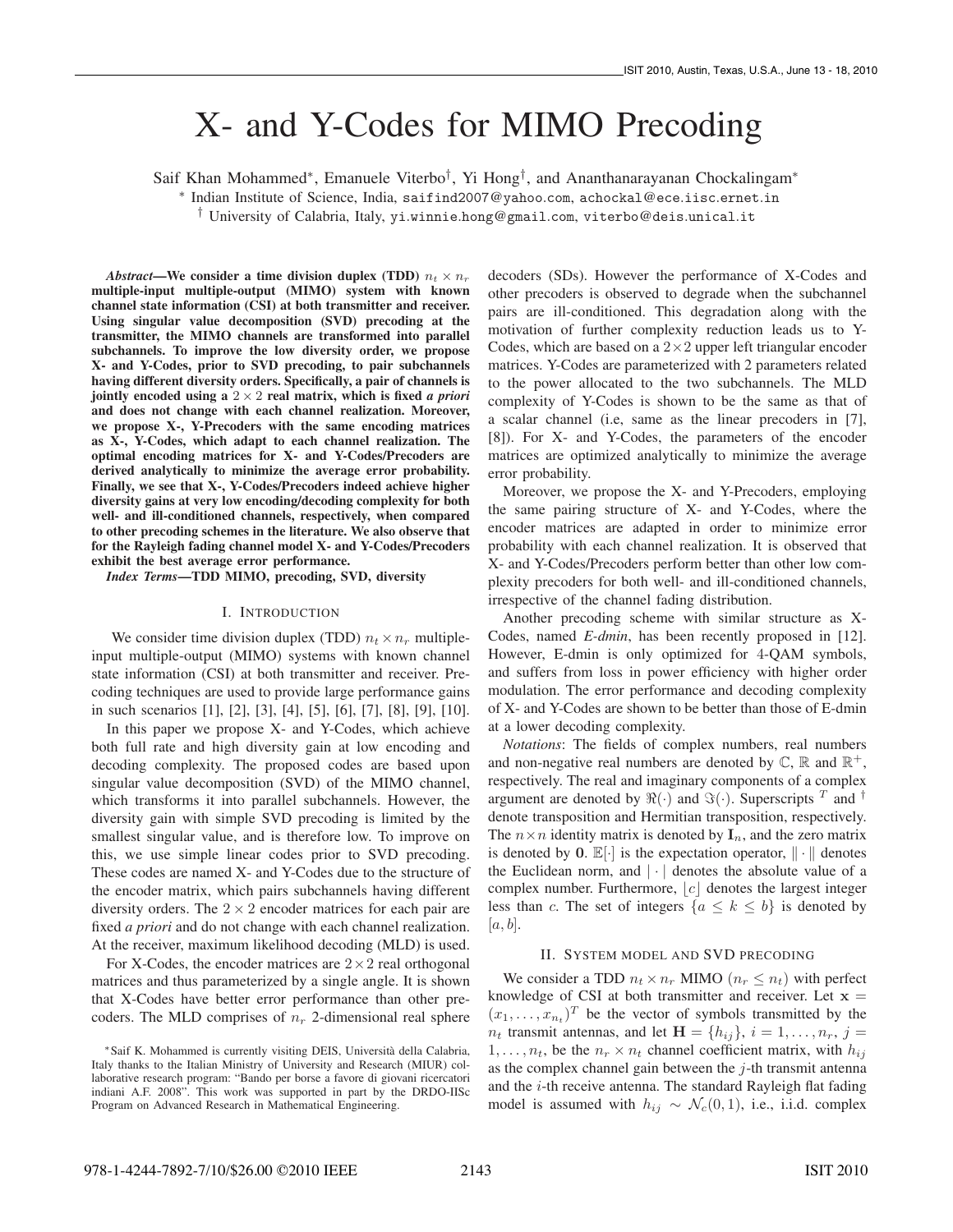Gaussian random variables with zero mean and unit variance. The received vector with  $n_r$  components is given by

$$
y = Hx + n \tag{1}
$$

where **n** is a spatially uncorrelated Gaussian noise vector such that  $\mathbb{E}[\mathbf{n}\mathbf{n}^{\dagger}] = N_0 \mathbf{I}_{n_r}$ . Such a system has a maximum multiplexing gain of  $n_r$ . Let the number of transmitted *information symbols* be  $n_s$  ( $n_s \leq n_r$ ). The information bits are first mapped to the information symbol vector  $\mathbf{u}$  =  $(u_1,\ldots,u_{n_s})^T \in \mathbb{C}^{n_s}$ , which is then mapped to the *coded symbols*  $\mathbf{z} = (z_1, \dots, z_{n_s})^T \in \mathbb{C}^{n_s}$  using a  $n_s \times n_s$  matrix  $\mathbf{G}$ , i.e.,  $z = Gu + u^0$ , where  $u^0 \in \mathbb{C}^{n_s}$  is a displacement vector used to reduce the average transmitted power. Let **T** be the  $n_t \times n_s$  precoding matrix yielding  $\mathbf{x} = \mathbf{T} \mathbf{z}$ . The transmission power constraint is given by  $\mathbb{E}[\|\mathbf{x}\|^2] = P_T$  and we define the signal-to-noise ratio (SNR) as  $\gamma \triangleq P_T / N_0$ .

Since the proposed codes are based upon SVD precoding, we briefly illustrate it in the following. Taking the SVD of the MIMO channel yields  $H = UAV$ , where  $U \in \mathbb{C}^{n_r \times n_r}$ ,  $\Lambda \in \mathbb{C}^{n_r \times n_r}$ ,  $\mathbf{V} \in \mathbb{C}^{n_r \times n_t}$ , and  $\mathbf{U} \mathbf{U}^{\dagger} = \mathbf{V} \mathbf{V}^{\dagger} = \mathbf{I}_{n_r}$ ,  $\Lambda =$  $diag(\lambda_1,\ldots,\lambda_{n_r}),$  with  $\lambda_1 \geq \lambda_2 \cdots \geq \lambda_{n_r} \geq 0$ . Let  $\tilde{\mathbf{V}} \in$  $\mathbb{C}^{n_s \times n_t}$  be the submatrix with the first  $n_s$  rows of **V**. The standard SVD precoder uses  $\mathbf{T} = \tilde{\mathbf{V}}^{\dagger}$ ,  $\mathbf{G} = \mathbf{I}_{n_s}$ ,  $\mathbf{u}^0 = \mathbf{0}$ and the receiver gets  $y = HTu + n$ . Let  $\tilde{U} \in \mathbb{C}^{n_r \times n_s}$  be the submatrix with the first  $n_s$  columns of U. The receiver computes

$$
\mathbf{r} = \tilde{\mathbf{U}}^{\dagger} \mathbf{y} = \tilde{\mathbf{\Lambda}} \mathbf{u} + \mathbf{w} \tag{2}
$$

where  $\mathbf{w} \in \mathbb{C}^{n_s}$  is still an uncorrelated Gaussian noise vector with  $\mathbb{E}[\mathbf{w}\mathbf{w}^{\dagger}] = N_0 \mathbf{I}_{n_s}$ ,  $\tilde{\mathbf{\Lambda}} \triangleq \text{diag}(\lambda_1, \lambda_2, \cdots, \lambda_{n_s}),$  and  $\mathbf{r} = (r_1, \ldots, r_{n_s})^T$ . Therefore the channel is transformed by SVD precoding into  $n_s$  parallel channels  $r_i = \lambda_i u_i + w_i$ ,  $i = 1, \ldots, n_s$ , with non-negative fading coefficients  $\lambda_i$ . The overall error performance is dominated by the minimum singular value  $\lambda_{n_s}$ , (see e.g. [2]). When  $n_s = n_r = n_t$ , the diversity order is only 1. We therefore propose pairing of subchannels as a general technique to improve significantly the diversity gain.

#### III. PAIRING GOOD AND BAD SUBCHANNELS

Without loss of generality, we consider only the full-rate SVD precoding scheme with even  $n_r$  and  $n_s = n_r$ . The matrix  $\mathbf{G} \in \mathbb{C}^{n_r \times n_r}$  is now used to pair different subchannels so as to improve the overall diversity gain. Using the precoding matrix  $\mathbf{T} = \mathbf{V}^{\dagger} \in \mathbb{C}^{n_t \times n_r}$ , the transmitted vector **x** is given by

$$
\mathbf{x} = \mathbf{V}^{\dagger}(\mathbf{G}\mathbf{u} + \mathbf{u}^0) \tag{3}
$$

where **G** is fully characterized by the list of pairings and the  $2 \times 2$  encoder matrices for each pair. Let the list of pairings be  $\{(i_k, j_k) \in [1, n_r] \times [1, n_r], i_k < j_k, k = 1, \ldots n_r/2\}$ . The information symbols the k-th pair  $u_{i_k}$  and  $u_{j_k}$  are jointly coded using a real  $2 \times 2$  matrix  $\mathbf{A}_k \triangleq \{a_{k,i,j}\}, i, j \in [1, 2]$ . Each  $\mathbf{A}_k$  is a submatrix of the code matrix  $\mathbf{G} \triangleq \{g_{i,j}\}\,$ , i.e.,

$$
g_{i_k,i_k} = a_{k,1,1} \t g_{i_k,j_k} = a_{k,1,2}
$$
  
\n
$$
g_{j_k,i_k} = a_{k,2,1} \t g_{j_k,j_k} = a_{k,2,2}
$$
\n(4)

We shall see later, that an optimal pairing in terms of overall diversity order is one in which the  $k$ -th subchannel is paired with the  $(n_r - k + 1)$ -th subchannel. For example, with this pairing and  $n_r = 6$ , the X-Code structure is given by

$$
\mathbf{G} = \begin{bmatrix} a_{1,1,1} & a_{2,1,1} & a_{1,1,2} \\ a_{2,1,1} & a_{3,1,1} & a_{2,1,2} \\ a_{3,2,1} & a_{3,2,2} & a_{3,2,2} \\ a_{1,2,1} & a_{1,2,1} & a_{1,2,2} \end{bmatrix}
$$
 (5)

and the Y-Code structure is given by

$$
\mathbf{G} = \begin{bmatrix} a_{1,1,1} & a_{2,1,1} & a_{1,1,2} \\ a_{2,1,1} & a_{3,1,1} & a_{3,1,2} \\ a_{3,2,1} & a_{3,2,1} & a_{3,2,2} \end{bmatrix}
$$
 (6)

The names X- and Y-Codes are due to the structure in (5) and (6). Let  $\mathbf{u}_k \triangleq [u_{i_k}, u_{j_k}]^T$ . Due to the transmit power constraint and uniform power allocation between the  $n_r/2$ pairs, the encoder matrices  $A_k$  must satisfy

$$
\mathbb{E}\left[\|\mathbf{A}_k\mathbf{u}_k+\mathbf{u}_k^0\|^2\right] = \frac{2P_T}{n_r} \tag{7}
$$

where  $\mathbf{u}_k^0$  is the subvector of the displacement vector  $\mathbf{u}^0$  for the  $k$ -th pair. The expectation in  $(7)$  is over the distribution of the information symbol vector  $\mathbf{u}_k$ . The matrices  $\mathbf{A}_k$  can be either fixed *a priori* (X-, Y-Codes) or can change with every channel realization (X-, Y-Precoders).

Using (1) and (3), given the received vector **y**, the receiver computes

$$
\mathbf{r} = \mathbf{U}^{\dagger}\mathbf{y} - \mathbf{\Lambda}\mathbf{u}^0 = \mathbf{\Lambda}\mathbf{G}\mathbf{u} + \mathbf{w} = \mathbf{M}\mathbf{u} + \mathbf{w} \tag{8}
$$

where  $M \triangleq \Lambda G$  is the equivalent channel gain matrix and  $\mathbf{w} \triangleq \mathbf{U}^{\dagger} \mathbf{n}$  is a noise vector with the same statistics as **n**. Further, let  $\mathbf{r}_k \triangleq [r_{i_k}, r_{j_k}]^T$  and  $\mathbf{w}_k \triangleq [w_{i_k}, w_{j_k}]^T$ . Let  $\mathbf{M}_k \in$  $\mathbb{R}^{2 \times 2}$  denote the 2 × 2 submatrix of M consisting of entries in the  $i_k$  and  $j_k$  rows and columns. Then (8) can be rewritten as

$$
\mathbf{r}_k = \mathbf{M}_k \mathbf{u}_k + \mathbf{w}_k, \quad k = 1, \dots, \frac{n_r}{2}
$$
 (9)

Further, separating real and imaginary components of  $\mathbf{u}_k$ , we have  $\Re(\mathbf{u}_k)$  and  $\Im(\mathbf{u}_k) \in S_k$ , where  $S_k$  is a finite signal set in the 2-dimensional  $(2-D)$  real space. Then MLD for the k-th pair is given by

$$
\Re(\hat{\mathbf{u}}_k) = \arg \min_{\Re(\mathbf{u}_k) \in \mathcal{S}_k} \|\Re(\mathbf{r}_k) - \mathbf{M}_k \Re(\mathbf{u}_k)\|^2
$$
  

$$
\Im(\hat{\mathbf{u}}_k) = \arg \min_{\Im(\mathbf{u}_k) \in \mathcal{S}_k} \|\Im(\mathbf{r}_k) - \mathbf{M}_k \Im(\mathbf{u}_k)\|^2 \quad (10)
$$

where  $\hat{\mathbf{u}}_k$  is the output of the ML detector for the k-th pair.

With Rayleigh fading and MLD given by (10), it can be shown using the union bounding technique, that  $\delta_k$ , the diversity order of the  $k$ -th pair is lower bounded by

$$
\delta_k \ge (n_r - i_k + 1)(n_t - i_k + 1) \tag{11}
$$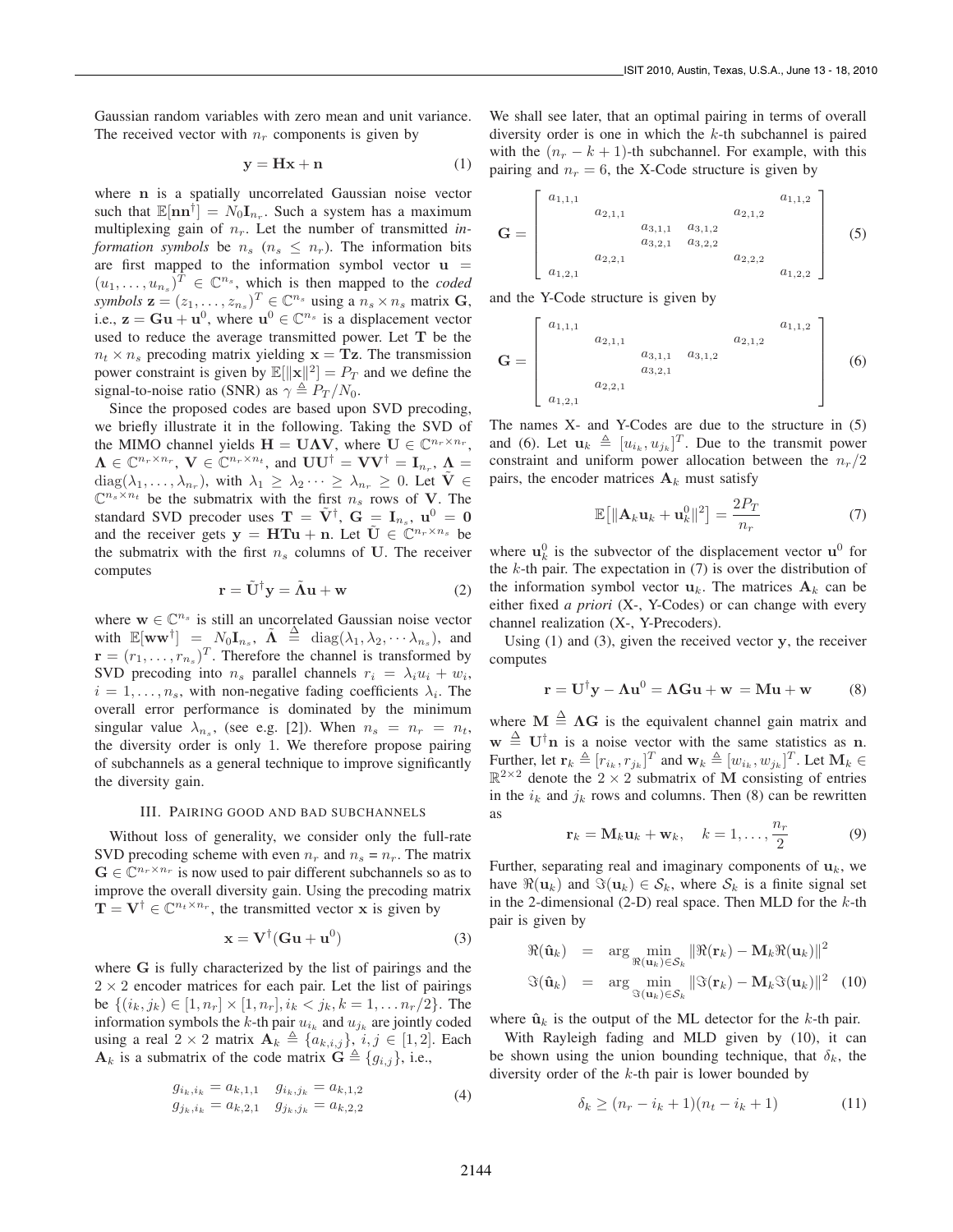Let  $\delta_{ord}$  denote the overall diversity order achieved. It can be shown that  $\delta_{ord} \ge \min_k(\delta_k)$ . We can therefore conclude that the pairing of subchannels  $i_k = k$ ,  $j_k = (n_r - k + 1)$ ,  $k = 1, \ldots, n_r/2$  yields the best lower bound on  $\delta_{ord}$ , which is given by

$$
\delta_{ord} \ge \left(\frac{n_r}{2} + 1\right) \left(n_t - \frac{n_r}{2} + 1\right) \tag{12}
$$

Note that this pairing results in a cross-form matrix **G**.

### IV. X-CODES AND X-PRECODERS

In [14], we presented the design and optimization of X-Codes and also showed that the ML decoding complexity is that of  $n_r$  2-dimensional real SDs [11]. For X-Codes, the encoder matrices are  $2 \times 2$  real orthogonal matrices parameterized by a single angle, and are given by

$$
\mathbf{A}_k = \begin{bmatrix} \cos(\theta_k) & \sin(\theta_k) \\ -\sin(\theta_k) & \cos(\theta_k) \end{bmatrix} \quad k = 1, \dots n_r/2 \quad (13)
$$

Each symbol in **u** takes values from a regular  $M^2$ -QAM constellation which consists of the M-PAM constellation

$$
S \stackrel{\Delta}{=} \{ \tau(2i - (M - 1)) \ \vert i = 0, 1, \cdots (M - 1) \}
$$

used in quadrature on the real and the imaginary components of the channel, where

$$
\tau \stackrel{\Delta}{=} \sqrt{\frac{3P_T}{2n_r(M^2-1)}}
$$

For optimal error performance of the  $k$ -th pair, we minimize w.r.t.  $\theta_k$  the union bound on the average probability of error. The optimal  $\theta_k$ , denoted by  $\theta_k^*$ , is then given by

$$
\theta_k^* = \arg\max_{\theta_k \in [0, \frac{\pi}{4}]} \min_{(p,q) \in \mathbb{S}_M} (p^2 + q^2) \cos^2(\theta_k - \varphi_{p,q})
$$
\n(14)

where  $\mathbb{S}_M \triangleq \{ (p,q) \neq (0,0) | 0 \leq |p| \leq (M-1), 0 \leq$  $|q| \leq (M-1)$ } and  $\varphi_{p,q} \triangleq \tan^{-1}\left(\frac{q}{p}\right)$ . For X-Precoders, the angle  $\theta_k$  varies at each channel realization. Therefore, for X-Precoders  $\theta_k$  is a function of the channel gain  $(\lambda_{i_k}, \lambda_{j_k})$ . The best angle for the  $k$ -th pair is given by

$$
\tilde{\theta}_k(\lambda_{i_k}, \lambda_{j_k}) = \arg \max_{\theta_k \in [0, \frac{\pi}{4}]} \min_{(p,q) \in \mathbb{S}_M} d_k^2(p, q, \theta_k)
$$
(15)

where

$$
d_k^2(p, q, \theta_k) \stackrel{\Delta}{=} (p^2 + q^2)(\lambda_{i_k}^2 \cos^2(\theta_k - \varphi_{p,q})) + (p^2 + q^2)(\lambda_{j_k}^2 \sin^2(\theta_k - \varphi_{p,q}))
$$
 (16)

is the *effective Euclidean distance* between a two different information vectors  $\Re(\mathbf{u}_k)$  and  $\Re(\mathbf{v}_k)$ . No closed form analytic expression exists for the optimization problem in (15) except for small values of  $M$  (see [15]).

It is observed that the error performance at high SNR is dependent on the minimum value of the effective Euclidean distance  $d_k^2(p, q, \theta_k)$  over all  $(p, q) \in \mathbb{S}_M$ . Since  $\lambda_{i_k} \geq \lambda_{j_k}$ , the first term in (16) provides the larger contribution to the effective Euclidean distance. Therefore, codes should be designed so that the minimum separation of any two code vectors is larger along the first component. This, along with the goal of further complexity reduction, motivates the idea of Y-Codes.

# V. Y-CODES AND Y-PRECODER

We consider encoder matrices  $A_k$  of the form

$$
\mathbf{A}_k = \left[ \begin{array}{cc} a_k & 2a_k \\ 2b_k & 0 \end{array} \right] \tag{17}
$$

where  $a_k, b_k \in \mathbb{R}^+$ . For Y-Codes,  $\mathcal{S}_k$  is the set of pairs of integers defined by the Cartesian product

$$
\mathcal{S}_k \stackrel{\Delta}{=} \left\{ [0,1] \times \left[ 0, \frac{M}{2} - 1 \right] \right\}
$$

Both the real and imaginary components of the displacement vector for the  $k$ -th pair are given by

$$
\Re(\mathbf{u}_k^0) = \Im(\mathbf{u}_k^0) = \left[ -\frac{(M-1)a_k}{2}, -b_k \right]^T \tag{18}
$$

We consider the 2-D codebook generated by applying  $A_k$  to the elements of  $S_k$  and adding a displacement of  $\mathbf{u}_k^0$ . The M code vectors in this codebook,  $v = 1, \ldots, M$ , are given by

$$
Y_k(v) = \left[a_k\left(v - 1 - \frac{M-1}{2}\right), b_k(-1)^v\right]^T \quad v = 1, ..., M
$$
\n(19)

and are represented in Fig. 1 by the black dots for  $M = 8$ . Due to the transmit power constraint in (7), both  $a_k$  and  $b_k$ satisfy

$$
b_k^2 + a_k^2 \frac{M^2 - 1}{12} = \frac{P_T}{n_r}
$$
 (20)

Gray mapping is used for mapping the information bits to code vectors. For Y-Codes, the parameters  $a_k$  and  $b_k$  are fixed *a priori*, whereas, for the Y-Precoders, these are chosen every time the channel changes. The MLD is the same for both the real and imaginary components of  $\mathbf{u}_k$  and therefore without loss of generality, we only discuss it for the real component. We first partition the 2-D received signal space  $\mathbb{R}^2$  into  $\left(\frac{M}{2} + 1\right)$  regions:

$$
R_0: \left\{ [x, y]^T \in \mathbb{R}^2 \mid -\infty \le \left( \frac{x}{\lambda_{i_k} a_k} + \frac{M-1}{2} \right) \le 1 \right\}
$$
  

$$
R_{\frac{M}{2}}: \left\{ [x, y]^T \in \mathbb{R}^2 \mid (M-1) \le \left( \frac{x}{\lambda_{i_k} a_k} + \frac{M-1}{2} \right) \le +\infty \right\}
$$
  

$$
R_i: \left\{ [x, y]^T \in \mathbb{R}^2 \mid (2i-1) \le \left( \frac{x}{\lambda_{i_k} a_k} + \frac{M-1}{2} \right) \le (2i+1) \right\}
$$

where  $i \in [1, \frac{M}{2} - 1]$ . In Fig. 1, we illustrate the 5 regions with  $M = 8$  for the real component of the k-th pair. We next show a low complexity MLD algorithm for Y-Codes. We first decode the received vector to the appropriate region  $R<sub>i</sub>$ . This is easily accomplished by a rounding operation on the first component of the received vector. For example, in Fig. 1, the received vectors  $\mathbf{p}_1$ ,  $\mathbf{p}_2$ , and  $\mathbf{p}_3$  belong to  $R_0$ ,  $R_1$ , and  $R_3$  respectively. It can be shown that, once we know the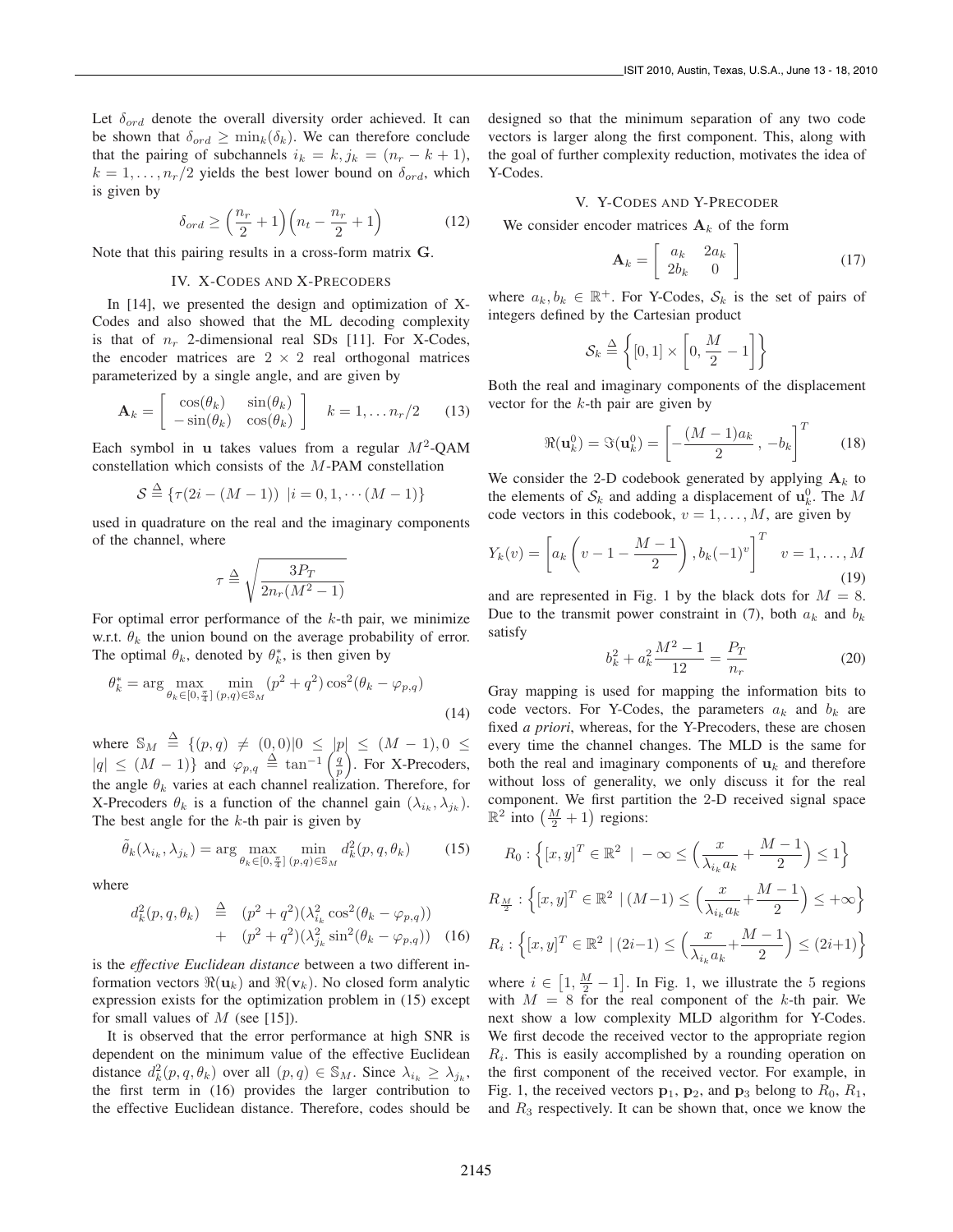region of the received vector, it is possible to directly find the ML code vector by checking a few linear relations between the 2 components of the received vector. Therefore the MLD complexity of Y-Codes is the same as that of a scalar channel. For example in Fig. 1, the received vector **p**<sup>3</sup> is to the right of the perpendicular bisector between  $Y_k(6)$  and  $Y_k(8)$ . The vector **p**<sub>3</sub> is also above the perpendicular bisector between  $Y_k(7)$  and  $Y_k(8)$ . From these two checks it can be easily concluded that the ML code vector is  $Y_k(8)$ . The ML decision regions are outlined in Fig. 1.

Thanks to the simple structure of the ML decision regions, it is possible to get analytic expression for the exact error probability of the  $k$ -the pair, in terms of certain integrals of the  $Q(\cdot)$  function. These analytic expressions are presented in [15]. However no closed form expression exists for the error probability, and the integrals have to be computed numerically. For optimal error performance, the error probability is minimized w.r.t.  $(a_k, b_k)$  subject to the power constraint in (20). This minimization is done numerically and can be computed off-line since  $(a_k, b_k)$  are fixed *a priori*.

For Y-Precoders, the optimal  $(a_k, b_k)$  have to be computed for a given channel realization. Since evaluating the exact error probability is highly prohibitive, we consider minimizing the truncated union bound on the error probability for the  $k$ -th pair. This minimization is equivalent to maximizing the effective minimum distance w.r.t.  $(a_k, b_k)$  subject to the power constraint in (20). For Y-Codes, the effective minimum distance is given by

$$
d_{k,\min}^2(a_k, b_k) \stackrel{\Delta}{=} \min_{v \neq w} \left( \lambda_{i_k}^2 a_k^2 (v - w)^2 + \lambda_{j_k}^2 b_k^2 ((-1)^v - (-1)^w)^2 \right)
$$

where  $v$  and  $w$  are distinct indices of the codebook. The optimal choice of  $(a_k, b_k)$ , denoted by  $(a_k^*, b_k^*)$ , is given by

$$
(a_k^*, b_k^*) = \begin{cases} \left(\sqrt{\frac{12P_T}{n_r(M^2-1)}}, 0\right) & \beta_k^2 \ge \frac{M^2-1}{3} \\ \left(\sqrt{\frac{4P_T}{3n_r(\beta_k^2+M')}}, \beta_k \sqrt{\frac{P_T}{n_r(\beta_k^2+M')}}\right) & \beta_k^2 < \frac{M^2-1}{3} \end{cases}
$$

where  $M' = \frac{M^2 - 1}{9}$  and  $\beta_k = \lambda_{i_k} / \lambda_{j_k}$ .

# VI. SIMULATION RESULTS AND COMPLEXITY

We assume  $n_r = n_t$ . Comparisons are made with 1) the Edmin precoder in [12]), 2) the Arithmetic mean BER precoder (ARITH-MBER) in [7], 3) the Equal Energy linear precoder (EE) in [8], 4) the TH precoder in [6], and 5) CI precoder [3].

In Fig. 2, we plot the error performance of all precoding schemes for a 2 × 2 MIMO system with  $\gamma = 26$  dB, as a function of the channel condition number  $\beta = \lambda_1/\lambda_2$ . We fix  $\lambda_1^2 + \lambda_2^2 = 1$ , and the target spectral efficiency to 8 bps/Hz with 16-QAM signalling. We observe that X-Precoder has the best error performance for low values of  $\beta$ (well-conditioned channel), whereas Y-Precoder has the best performance for high values of  $\beta$  (ill-conditioned channel). Therefore, a combination of X- and Y-Precoder would have



Fig. 1. Received signal space for the real component of the k-th pair. For  $M = 8$  we have 5 regions demarcated by vertical dashed lines. The scaled codebook vectors are labeled with their corresponding index. Dotted lines demarcate the boundary of the ML decision regions. The hatched area illustrates the ML decision region of  $Y_k(5)$ .



Fig. 2. Effect of the channel condition number on error performance of various precoders for a 2×2 system and a target spectral efficiency of 8bps/Hz.

the best error performance, when compared to other precoders considered, *irrespective of the channel fading distribution*.

When the channel coefficients are Rayleigh distributed, both E-dmin and X-, Y-Codes have the best diversity order among all precoders considered (except CI). The CI scheme achieves infinite diversity, but it suffers from power enhancement at the transmitter. However, we shall later see that E-dmin achieves this diversity gain at a much higher complexity than X-, Y-Codes.

In Fig. 3, we plot the average bit error rate (BER) for  $n_r = n_t = 4$  at spectral efficiency of 16 bps/Hz with 16-QAM signalling. Rayleigh fading is assumed. It is observed that Y-Precoder performs the best. The ARITH-MBER and E-dmin perform 2.6 and 3.5 dB worse than Y-Precoder at a